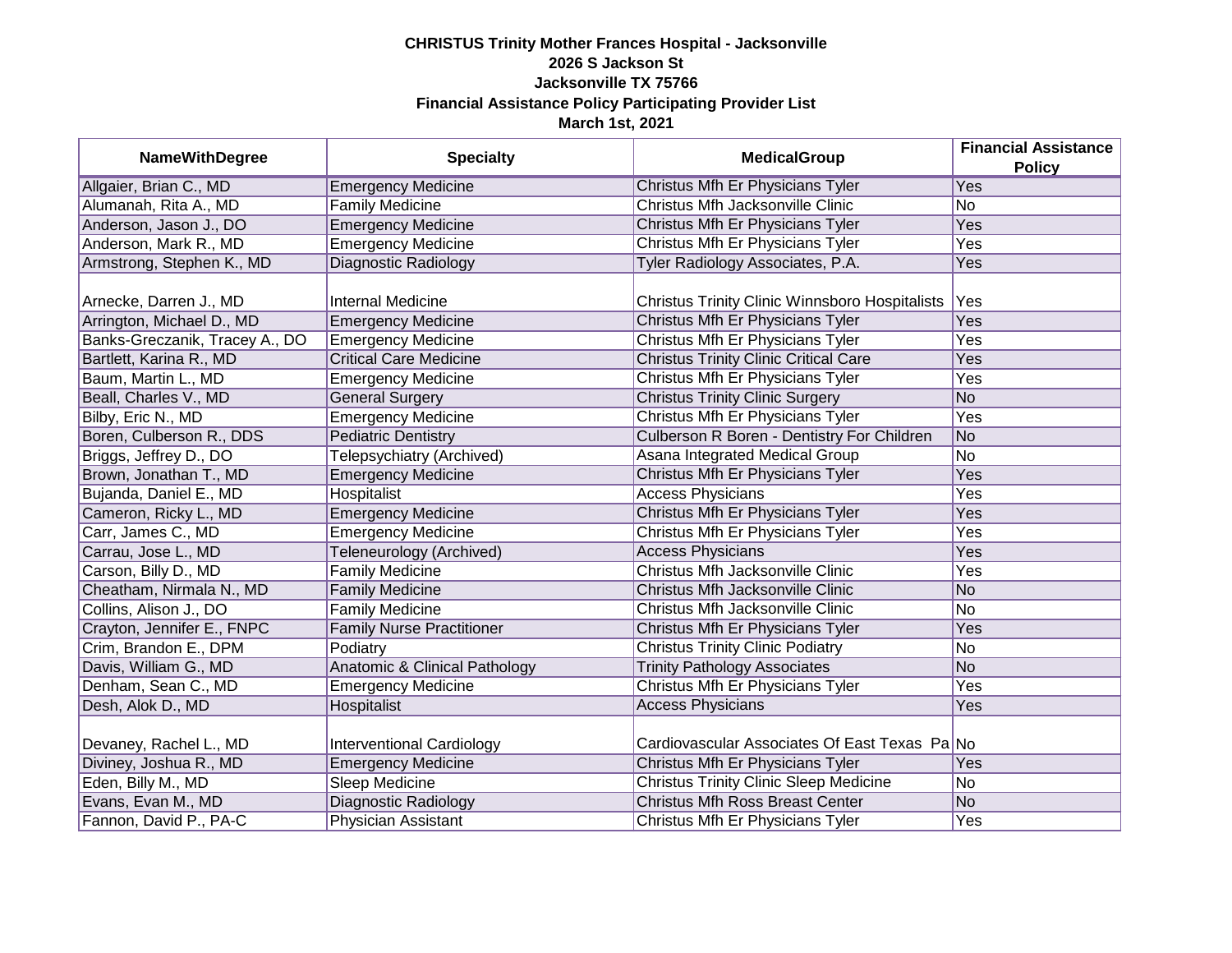|                            |                                        | <b>Christus Mother Frances Hospital</b>               |            |
|----------------------------|----------------------------------------|-------------------------------------------------------|------------|
| Ford, Ryan D., MD          | Hospitalist                            | <b>Jacksonville</b>                                   | Yes        |
| Foust, Kimber L., MD       |                                        | <b>Access Physicians</b>                              | Yes        |
| Freimer, Gregory L., MD    | <b>Emergency Medicine</b>              | Christus Mfh Er Physicians Tyler                      | Yes        |
| Games JR, Joseph R., PA-C  | Physician Assistant                    | Christus Mfh Er Physicians Tyler                      | Yes        |
| Garrett, Christian D., FNP |                                        |                                                       | <b>Yes</b> |
| Ghosh, Pritam, MD          | <b>Pulmonary Disease</b>               | <b>Access Physicians</b>                              | Yes        |
| Hagy, Charlotte A., PA-C   | Physician Assistant                    | <b>Christus Trinity Clinic Pediatric Hospitalists</b> | Yes        |
| Hobbs, William R., MD      | <b>Orthopedic Surgery</b>              | <b>Christus Trinity Clinic Orthopedics</b>            | No         |
| Holley, Everett D., MD     | <b>Emergency Medicine</b>              | Christus Mfh Er Physicians Tyler                      | Yes        |
| Holman, Jason G., MD       | <b>Emergency Medicine</b>              | Christus Mfh Er Physicians Jacksonville               | Yes        |
| Ifafore, Adebola T., MD    | <b>Emergency Medicine</b>              | Christus Mfh Er Physicians Tyler                      | Yes        |
| Johnson, Steven M., DO     | Orthopedic Surgery                     | <b>Christus Trinity Clinic Palestine</b>              | No         |
| Kasindi, Dominique A., MD  | Hospitalist                            | <b>Access Physicians</b>                              | Yes        |
| Keshvani, Neil P., MD      | Hospitalist                            | <b>Access Physicians</b>                              | Yes        |
| Kumar, Ramon N., MD        | <b>Interventional Cardiology</b>       | <b>Christus Trinity Clinic Cardiology</b>             | No         |
| Kummerfeld, Kenneth B., MD | <b>Interventional Cardiology</b>       | <b>Christus Trinity Clinic Cardiology</b>             | No         |
| Law, Alec B., MD           | <b>Internal Medicine</b>               | <b>Christus Trinity Clinic Palestine</b>              | No         |
| Le, Quoc-Albert D., DDS    | <b>Pediatric Dentistry</b>             | Culberson R Boren - Dentistry For Children            | No         |
| Leete, Tyler G., MD        | Diagnostic Radiology                   | <b>Christus Mfh Ross Breast Center</b>                | No         |
| Leone, Christopher A., MD  |                                        | <b>Access Physicians</b>                              | Yes        |
| Long, Amanda N., DO        | Endocrinology, Diabetes and Metabolism | <b>Christus Trinity Clinic Endocrinology</b>          | No         |
| Low JR, James R., MD       | <b>Internal Medicine</b>               | Solo                                                  | No         |
| Mallott, William E., MD    | Hospitalist                            | <b>Access Physicians</b>                              | Yes        |
| Mcandrew, James D., MD     | Urology                                |                                                       | No         |
| Mcclintic, Michelle M., MD | <b>Emergency Medicine</b>              | Christus Mfh Er Physicians Tyler                      | Yes        |
|                            |                                        | <b>Christus Mother Frances Hospital</b>               |            |
| Mccrady, William M., MD    | Hospitalist                            | Jacksonville                                          | Yes        |
| Mcgehee, Clinton J., MD    | <b>General Surgery</b>                 | <b>Christus Trinity Clinic Surgery</b>                | No         |
| Mills, Sarah E., FNP-C     | <b>Family Nurse Practitioner</b>       | <b>Christus Trinity Clinic Urology</b>                | No         |
| Morrison, Roy W., DO       | <b>Emergency Medicine</b>              | Christus Mfh Er Physicians Tyler                      | Yes        |
| Morse, Jack A., MD         | <b>Emergency Medicine</b>              | Christus Mfh Er Physicians Canton                     | Yes        |
| Nannaka, Varalaxmi B., MD  | <b>Pulmonary Disease</b>               | Pulmonary Specialists Of Tyler, Pa                    | No         |
| Neubauer, Lori L., FNPC    | <b>Family Nurse Practitioner</b>       | <b>Christus Trinity Clinic Grapeland</b>              | No         |
| Nguyen, Phuc T., DO        | Hospitalist                            | <b>Access Physicians</b>                              | Yes        |
| O'Donnell, John G., MD     | <b>Internal Medicine</b>               | <b>Christus Trinity Clinic Palestine</b>              | No         |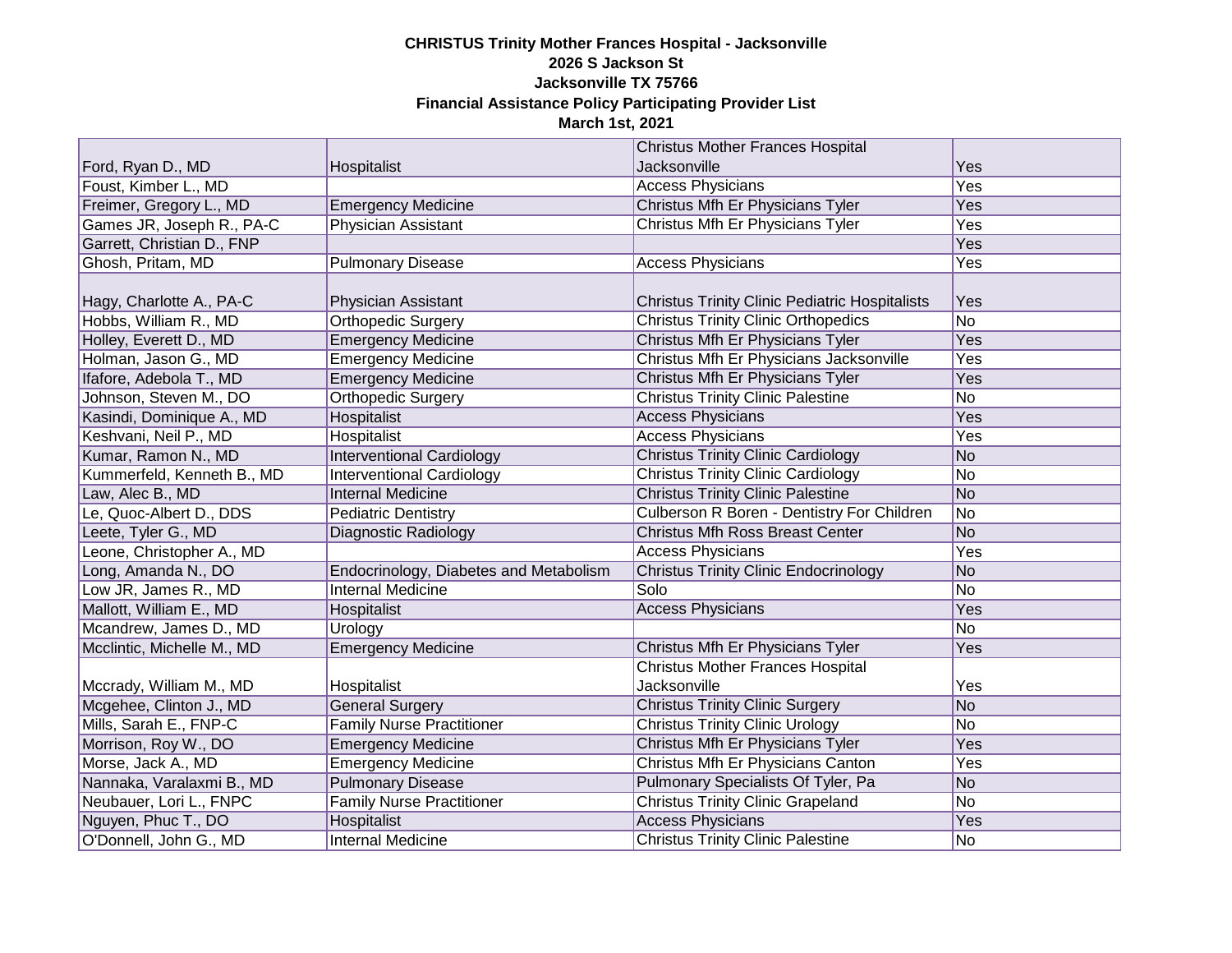| Omar, Wally A., MD                                      | <b>Internal Medicine</b>                                             | <b>Access Physicians</b>                                     | Yes            |
|---------------------------------------------------------|----------------------------------------------------------------------|--------------------------------------------------------------|----------------|
| Overbeek, Troy D., DPM                                  | Podiatry                                                             | <b>Christus Trinity Clinic Podiatry</b>                      | N <sub>o</sub> |
| Pakzad, Nima, MD                                        | <b>Emergency Medicine</b>                                            | Christus Mfh Er Physicians Tyler                             | <b>Yes</b>     |
| Pandey, Vikas, MD                                       | Neurology                                                            | <b>Access Physicians</b>                                     | <b>Yes</b>     |
| Parker, Michelle B., MD                                 | <b>Family Medicine</b>                                               | Christus Mfh Er Physicians Tyler                             | Yes            |
| Patel, Jayesh Kishore, MD                               | <b>Orthopedic Surgery</b>                                            | <b>Christus Trinity Clinic Orthopedics</b>                   | No             |
| Patel, Saurin N., MD                                    | <b>Hospitalist</b>                                                   | <b>Access Physicians</b>                                     | Yes            |
| Pitonak, Peter, MD                                      | Cardiovascular Disease                                               | <b>Christus Trinity Clinic Cardiology</b>                    | <b>No</b>      |
| Price, Mary B., MD                                      | <b>Emergency Medicine</b>                                            | Christus Mfh Er Physicians Tyler                             | Yes            |
| Proctor, Matthew T., MD                                 | Family Medicine                                                      | Christus Mfh Jacksonville Clinic                             | <b>Yes</b>     |
| Ragland, Jane T., MD                                    | Internal Medicine                                                    | Christus Mfh Jacksonville Clinic                             | N <sub>o</sub> |
| Rashid, Saifur, MD                                      | Hospitalist                                                          | <b>Christus Trinity Clinic Hospitalists Tyler</b>            | Yes            |
| Rivera, Regina P., MD<br>Rouse-Mitchell, Misti S., RNFA | <b>Emergency Medicine</b><br><b>Registered Nurse First Assistant</b> | Christus Mfh Er Physicians Sulphur Springs                   | Yes            |
| Ryder, James F., MD                                     | <b>Emergency Medicine</b>                                            | Christus Mfh Er Physicians Tyler                             | Yes            |
| Sanford, Clyde F., MD                                   | <b>Interventional Cardiology</b>                                     | <b>Christus Trinity Clinic Cardiology</b>                    | No             |
| Satterfield, Scott T., MD                               | Gastroenterology                                                     | Christus Trinity Clinic Specialists Jacksonville No          |                |
| Scamardo, Terri L., FNP-C                               | <b>Family Nurse Practitioner</b>                                     | Christus Mfh Er Physicians Tyler                             | Yes            |
| Schlesselman, Leroy R., MD                              | <b>Emergency Medicine</b>                                            | Christus Mfh Er Physicians Jacksonville                      | Yes            |
| Schuricht, Hans D., MD                                  | Ophthalmology                                                        | <b>Christus Trinity Eye Center</b>                           | No             |
| Shumway, Preston W., DO                                 | <b>Emergency Medicine</b>                                            | Christus Mfh Er Physicians Tyler                             | Yes            |
| Sinha, Suman K., MD                                     | <b>Critical Care Medicine</b>                                        | <b>Christus Trinity Clinic Pulmonary</b>                     | No             |
| Sirianni, Christopher M., MD                            | Pain Medicine                                                        | Christus Trinity Clinic Pain Mgmt Jacksonville No            |                |
| Sirianni, Peter A., MD                                  | Pain Medicine                                                        | Christus Trinity Clinic Pain Mgmt Jacksonville Yes           |                |
| Smith, Jordan K., MD                                    | <b>Emergency Medicine</b>                                            | Christus Mfh Er Physicians Tyler                             | Yes            |
| Smith, Lisa A., DO                                      | <b>Anatomic &amp; Clinical Pathology</b>                             | <b>Trinity Pathology Associates</b>                          | No             |
| Smithson, Clinton C., MD                                | <b>Emergency Medicine</b>                                            | Christus Mfh Er Physicians Tyler                             | <b>Yes</b>     |
| Springmeyer, Melissa A., MD                             | Hyperbaric Medicine/Wound Care                                       | Christus Mfh Jacksonville Wound Care                         | No             |
| Ssali, Francis, MD                                      | <b>Infectious Disease</b>                                            | Christus Trinity Clinic Infectious Disease -<br><b>Tyler</b> | N <sub>o</sub> |
| Stein, Joshua D., MD                                    | <b>Orthopedic Surgery</b>                                            | <b>Christus Trinity Clinic Orthopedics</b>                   | N <sub>o</sub> |
| Stroupe, Earnest W., MD                                 | <b>Emergency Medicine</b>                                            | Christus Mfh Er Physicians Tyler                             | Yes            |
| Sulur, Paulgun, MD                                      | Hospitalist                                                          | <b>Access Physicians</b>                                     | No             |